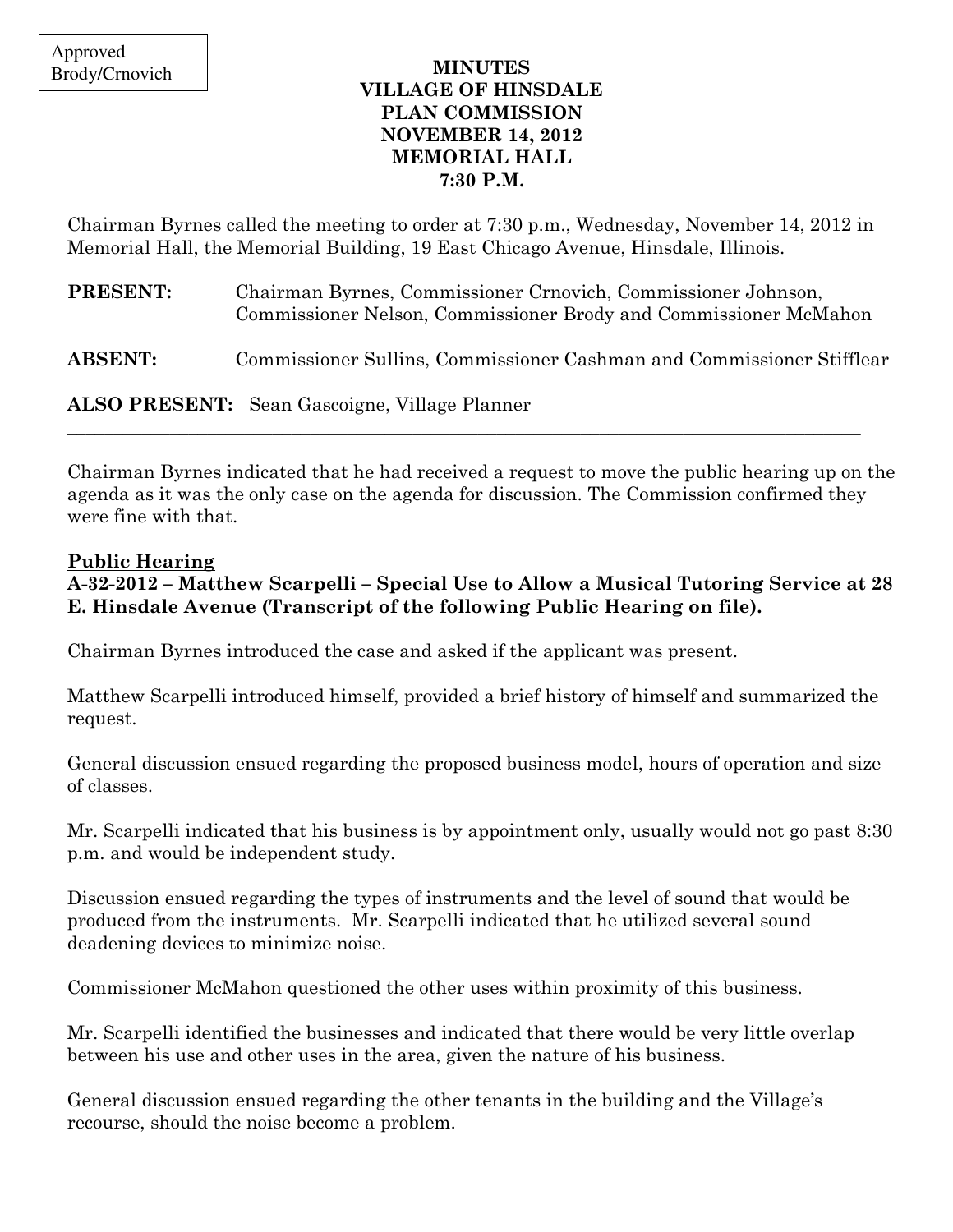#### **Plan Commission Minutes November 14, 2012**

Mr. Gascoigne indicated that the special use would allow the applicant to operate his business as proposed and that unless the Commission was able to establish some type of condition that would allow them to control that, there would be no way to do so unless it fell within the scope of the noise ordinance and police power. He also indicated that he had received a phone call from the other tenant in the lower level. He explained that they were aware of the proposed use and expressed no concern with the noise.

Mr. Scarapelli indicated that with the proposed soundproofing and the style of his lessons, noise should not be a problem.

Commissioner Nelson motioned for the approval of a Special Use to Allow a Musical Tutoring Service at 28 E. Hinsdale Avenue. Commissioner Crnovich seconded. The motion passed unanimously.

### Approval of Minutes

The Plan Commission reviewed the minutes from the October 10, 2012 meeting. Commissioner Nelson motioned to approve the minutes of October 10, 2012. Commissioner Johnson seconded. The motion passed unanimously.

# Findings and Recommendations

## 40 S. Clay – Village Children's Academy – New Fence for Children's Play Area.

Chairman Byrnes provided a brief summary of the discussion that took place on this agenda item at the last Plan Commission meeting and highlighted the findings and recommendations that were included based on these discussions. Commissioner Nelson motioned to approve the findings and recommendations for 40 S. Clay – Village Children's Academy – New Fence for Children's Play Area. Commissioner Brody seconded. The motion passed unanimously.

# 125 S. Vine – Zion Lutheran - Major Adjustment to the approved Planned

Development to allow a Music School and Tutoring Services as Permitted Uses. Chairman Byrnes provided a brief summary of the discussion that took place on this agenda item at the last Plan Commission meeting and highlighted the findings and recommendations that were included based on these discussions. Commissioner Nelson motioned to approve the findings and recommendations for 125 S. Vine – Zion Lutheran - Major Adjustment to the approved Planned Development to allow a Music School and Tutoring Services as Permitted Uses. Commissioner Crnovich seconded. The motion passed unanimously.

A-25-2012 – Village of Hinsdale – Text Amendment to Section 9-106 as it relates to Political Signage. Chairman Byrnes provided a brief summary of the discussion that took place on this agenda item at the last Plan Commission meeting and highlighted the findings and recommendations that were included based on these discussions. Commissioner Brody motioned to approve the findings and recommendations for Case A-25-2012 – Village of Hinsdale – Text Amendment to Section 9-106 as it relates to Political Signage. Commissioner McMahon seconded. The motion passed unanimously.

A-26-2012 – Village of Hinsdale – Text Amendment to Section 11-604 as it relates to Site Plan Approval. Chairman Byrnes provided a brief summary of the discussion that took place on this agenda item at the last Plan Commission meeting and highlighted the findings